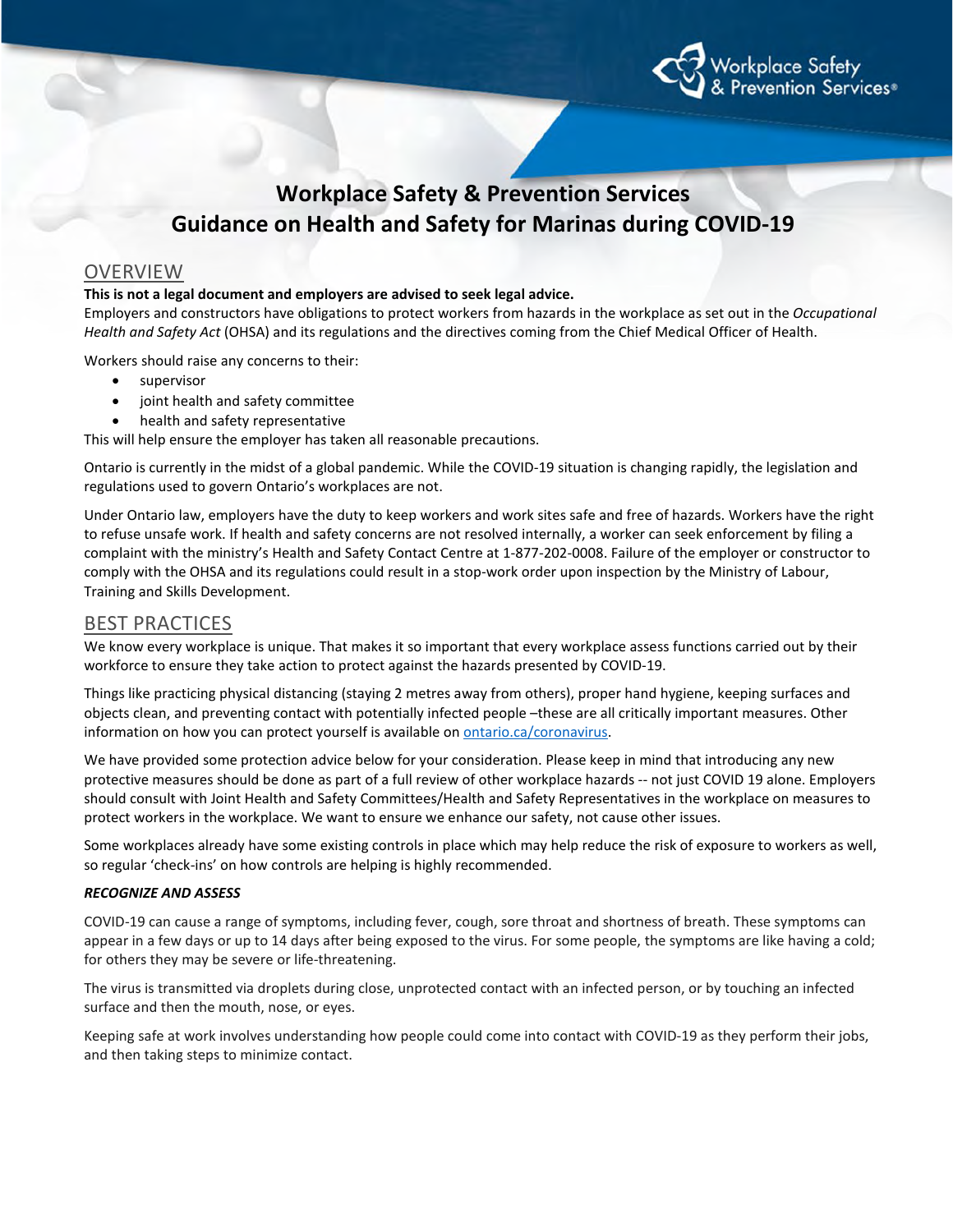

People working as marina attendants, fuel dock attendants, cashiers, service technicians and detailers, marine rental coordinators, office administrators, and maintenance staff are just some of those in the marina service/transportation sectors who need to consider how they can work safely and prevent the spread. The symptoms of COVID-19 are like many other illnesses, including the cold and flu. At this time, it is recommended that any worker who has any symptoms related to cold, flu or COVID-19 should be sent home.

In addition, employers should advise these workers to complete the online self-assessment or call either:

- Telehealth: 1-866-797-0000
- Their primary health care provider (for example, family physician)

#### *CONTROLS*

Here are a number of options for protecting marina employees from exposure to COVID-19:

- Follow the most recent direction from the local health unit or local government related to communal or shared public or private beaches, park shelters, gardens, washroom facilities and outdoor recreational amenities.
- Plan adequate time (i.e. two weeks' notice) to have water craft ready for customer pickup to avoid congestion and crowding. Deliver sold boats in a touchless process. Service boats and provide home delivery or curbside touchless parts pickup.
- Establish a process that allows customers to submit online reservation bookings for launching boats and personal water craft. Allow adequate time between each launch. Tentative return arrival times can also be pre-booked.
- Determine the type of water craft vessel the marina is permitting to use the launching service. Restrict all others.
- Loading of water craft vessels should only be performed by the crew of the watercraft and not with the assistance of marina employees. Signage should be posted indicating only individuals currently loading/unloading their vessel should be around the launch area. Consider having an employee present to monitor the area.
- Physical distancing (staying 2 metres away from others) requires fewer persons within an enclosed space or area or when providing customers directions, instructions, refueling or removing waste from head/holding tanks. Establish a clear visual layout to show where the designated launch dock area is located. 'Waiting customers' should be prohibited from entering the designated launch dock area and they should be instructed to stay inside their vehicle.
- Provide sanitizing wipes to use on fuel equipment and other marina equipment. Only trained marina employees should handle and operate refueling equipment. Customers should not be allowed to handle fuel pump and sanitary nozzles. All equipment should be wiped down after each use.
- Consider minimizing or eliminating exposures by having customers pre-pay by debit, credit or e-transfer.
- Train everyone on how to keep their work surfaces, debit machines, cash registers, and equipment wiped down after each use.
- Wash or sanitize hands after each transaction including refueling and paying launching fees.
- Train everyone on possible COVID-19 transmission points in the workplace, what steps are being taken to protect them, and how they can protect themselves, including frequent hand washing or sanitizing and not touching their face.
- Discourage, restrict or prevent customers from entering marina store, office or attendant facilities. Post a phone number or other means of contact to allow for communication between the public and the facility.
- Place corresponding marine maps and other boater communication outside to prevent access to employee facilities.
- Provide a supply of goods outside to be purchased and handled by the customer (bottled water, propane, motor oil).
- If allowing entry into marina buildings, control how many customers enter the workplace at one time. Metering entry/exit and managing physical distancing with such measures as floor markings and barriers.
- Provide hand sanitizer to use upon entry if required.
- Provide a safe place for customers to dispose of used sanitizing wipes, PPE and other waste in designated waste receptacles.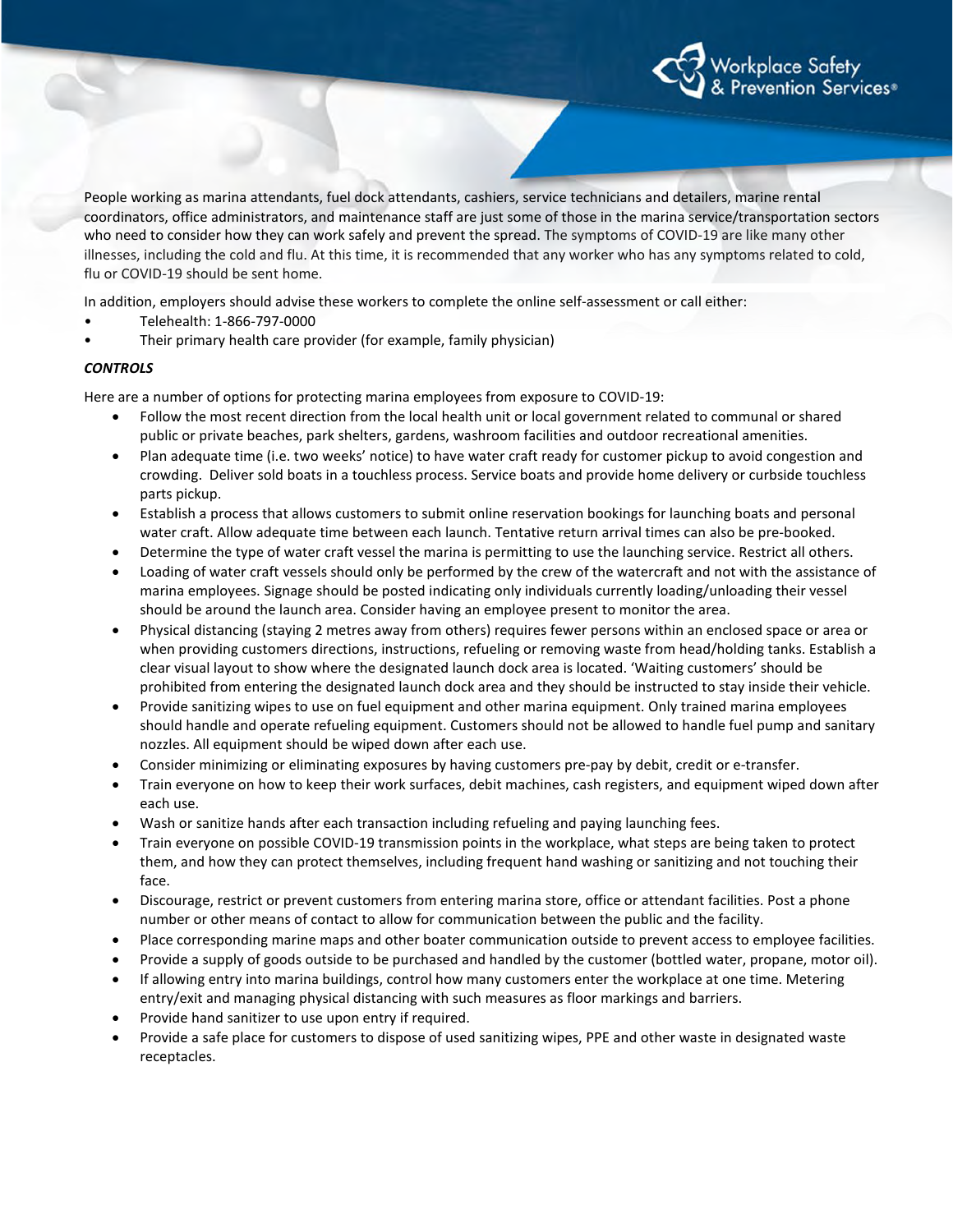

- Discourage the practice of customers purchasing non-essential goods (non-fuel) to eliminate contact. If it is decided that a small supply of essential goods be provided for purchase, maintain a safe distance while handing goods and taking payment that may include:
	- o Assign staff to ensure customers are following physical distancing protocols in areas likely to be congested (for example: check-out area, only one customer at a time in facility)
	- o Minimize or eliminate handling of cash, offer contactless payment options such as tap, credit and debit
	- o Install barrier between cashier and customer; this can include plexi-glass or markings on the floor to ensure at least 2 meters between customer and cashier
	- o Ensure customers bag items themselves
- Sanitize the workplace thoroughly and often, and pay particular attention to frequently touched surfaces and common areas, such as entrances, counters and employee washrooms.
- If required, install portable outside washroom facilities and sanitize thoroughly and often, especially frequently touched surfaces such as door handles, entryways, toilet seats and taps.
- Limit the number of employees working in one space so that they can distance themselves from each other by:
	- o Staggering shifts and break times.
	- o Practicing physical distancing during breaks.
	- o Not entering work areas where 2 meter distance cannot be maintained
- If you utilize a third party delivery service, ensure they are up-to-date with the latest COVID-19 prevention knowledge and are following safe practices. Reschedule unnecessary visits to the workplace to those who don't need to be there now.
- Screen workers regularly for health issues. If anyone develop symptoms of COVID-19, implement procedures for reporting the illness and keeping the worker away from others. For further guidance on screening procedures, consult the Ministry of Health at:

[http://www.health.gov.on.ca/en/pro/programs/publichealth/coronavirus/docs/2019\\_operators\\_guidance.pdf](http://www.health.gov.on.ca/en/pro/programs/publichealth/coronavirus/docs/2019_operators_guidance.pdf)

- Fresh air circulation and supply should be made available in the loading areas. Increase airflow by opening doors and windows to reduce contaminant build up.
- Keep up to date with best practices. Consider regular times to check in with public health updates and retrain/revise practices as needed.

As a last resort, consider Personal Protective Equipment (PPE), which is effective only if it's appropriate for the situation and people wear it correctly. Ensure PPE training includes the fit, use, care, putting on and taking off, maintenance, cleaning and limitations of the PPE.

Some examples of PPE that may be suited to marina employees would include:

Gloves – gloves can help limit contact with equipment, surfaces etc. Be sure to set up practices for proper removal of gloves and suitable disposal or changing when soiled. It's also important to consider other hazards that may be present in the workplace before introducing gloves. In some cases, gloves can be an 'entanglement' hazard and should not be worn.

Goggles or Face Shield – can help with barriers and separation too. They should be assigned to people and not shared and can be used regularly if kept clean. Ensure the goggle or face shield use does not result in workers touching their faces more often because of heat or discomfort.

Respiratory protection is not the first line of defence against COVID-19. Please continue to monitor Public Health Ontario for respiratory protection advice.